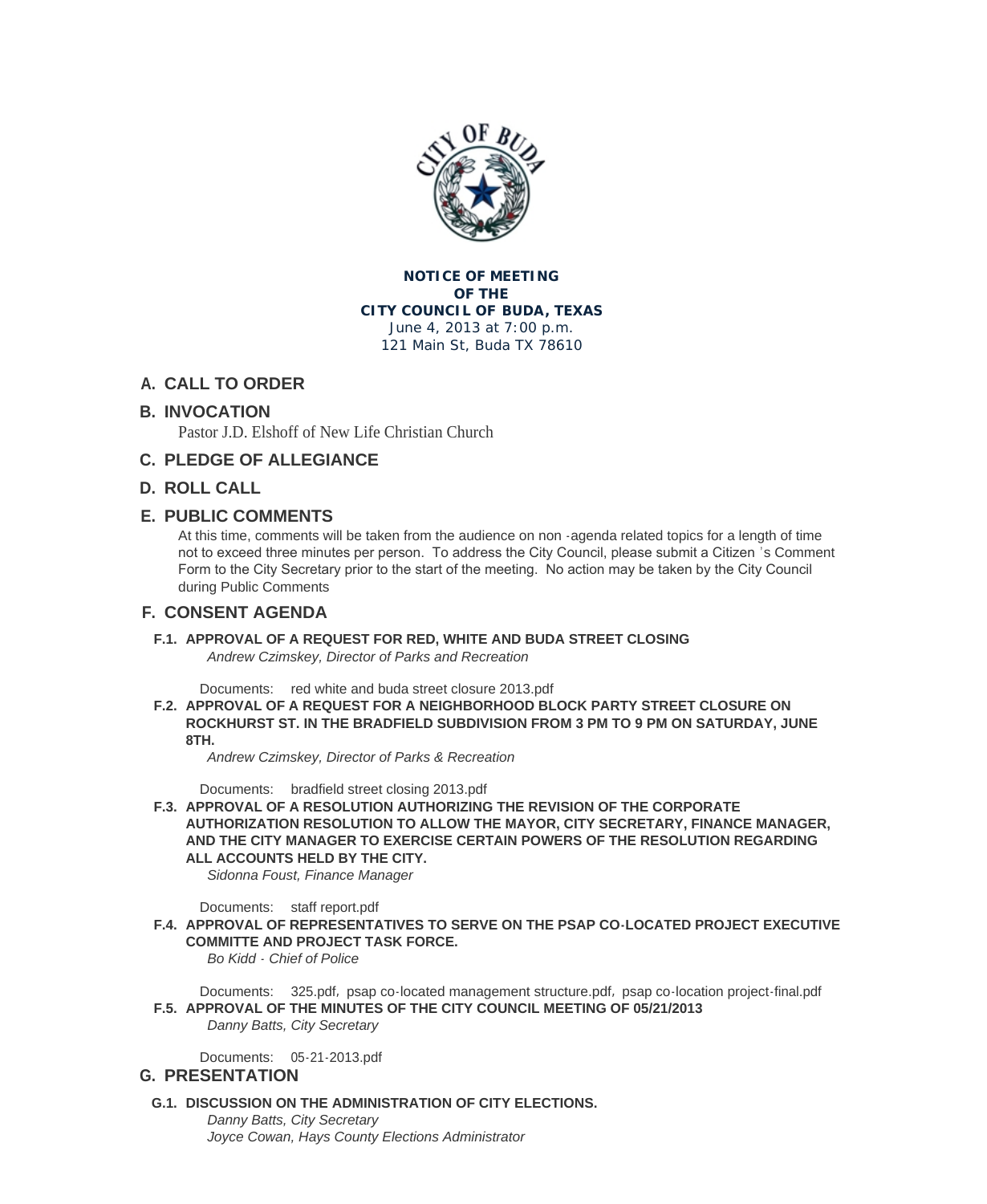Documents: staff report 3.pdf

**PRESENTATION AND DISCUSSION ON THE 2013 UPDATE TO THE PARTNERS AND G.2. STAKEHOLDERS OF THE PLUM CREEK WATERSHED PARTNERSHIP.**

*Nick Dornak, Plum Creek Watershed Coordinator*

Documents: [pcwp watershed](http://ci.buda.tx.us/AgendaCenter/ViewFile/Item/341?fileID=810) coordinator update 2013.pdf

#### **PUBLIC HEARINGS H.**

H.1. HOLD A PUBLIC HEARING TO RECEIVE WRITTEN AND ORAL COMMENTS IN REGARD TO **AMENDING TH[E OFFICIAL ZONING MAP OF THE CITY OF](http://ci.buda.tx.us/AgendaCenter/ViewFile/Item/346?fileID=795) BUDA TO ESTABLISH THE INITIAL ZONING, PROPOSED AS C3/R3, ON APPROXIMATELY 34.19 ACRES OF LAND GENERALLY LOCATED EAST OF OLD SAN ANTONIO ROAD, NORTH MAIN STREET, WEST OF INTERSTATE HIGHWAY 35 AND SOUTH MANCHACA SPRINGS ROAD.** 

*Chance Sparks, Director of Planning*

Documents: ph060413- north ih-35 initial zoning.pdf

H.2. HOLD A PUBLIC HEARING TO RECEIVE WRITTEN AND ORAL COMMENTS IN REGARD TO **AMENDING THE OFFICIAL ZONING MAP OF THE CITY OF BUDA TO ESTABLISH THE INITIAL ZONING, PROPOSED AS I1, ON APPROXIMATELY 1.00 ACRES OF LAND LOCATED AT 830 SOUTH LOOP 4 (SOUT[H FM 967\).](http://ci.buda.tx.us/AgendaCenter/ViewFile/Item/335?fileID=796)**

*Chance Sparks, Director of Planning*

Documents: ph060413- precision drive initial zoning.pdf

H.3. HOLD A PUBLIC HEARING TO RECEIVE WRITTEN AND ORAL COMMENTS IN REGARD TO **AMENDING THE OFFICIAL ZONING MAP OF THE CITY OF BUDA TO ESTABLISH THE INITIAL ZONING, PROPOSED AS I2, I1, C3/R3 AND C2/R2, ON APPROXIMATELY 619.77 ACRES OF LAND GENERALLY L[OCATED ON THE EAST SIDE OF TEXAS L](http://ci.buda.tx.us/AgendaCenter/ViewFile/Item/337?fileID=799)EHIGH CEMENT COMPANY, NORTH OF THE CITY OF KYLE CITY LIMITS, WEST OF DACY LANE AND SOUTH OF WINDMILL WAY.**  *Chance Sparks, Director of Planning*

Documents: ph060413- robert s light et al initial zoning.pdf

H.4. HOLD A PUBLIC HEARING TO RECEIVE WRITTEN AND ORAL COMMENTS IN REGARD TO AN **ORDINANCE AMENDING THE UNIFIED DEVELOPMENT CODE SECTION 3.9 AND THE GLOSSARY PERTAINING TO CERTIFICATES OF DESIGN COMPLIANCE AND ADOPTION OF DESIGN STANDARDS & [GUIDELINES.](http://ci.buda.tx.us/AgendaCenter/ViewFile/Item/333?fileID=794)**

*Chance Sparks, Director of Planning*

Documents: ph 060413 udc text amendment.pdf

H.5. HOLD A PUBLIC HEARING TO RECEIVE WRITTEN AND ORAL COMMENTS IN REGARD TO AN **ORDINANCE AMENDING THE UNIFIED DEVELOPMENT CODE PERTAINING TO REGULATION OF ELECTRONIC READER BOARD SIGNS.**

*Chance Spar[ks, Director of Planning](http://ci.buda.tx.us/AgendaCenter/ViewFile/Item/331?fileID=791)*

Documents: ph060413 - electronic reader signs.pdf

### **REGULAR AGENDA ITEMS I.**

**DISCUSS AND CONSIDER APPROVAL OF THE MINUTES OF THE CITY COUNCIL MEETING OF I.1. 05/18/2013**

*Danny Batts, [City Secretary](http://ci.buda.tx.us/AgendaCenter/ViewFile/Item/329?fileID=790)*

05-18-2013.pdf Documents:

**DISCUSSION AND POSSIBLE ACTION ON CITY POLICY REGARDING THE PLACEMENT OF I.2. POLITICAL SIGNAGE.**

*Danny Batts, City Secretary/Chance Sparks, Planning Director*

Documents: [agenda summa](http://ci.buda.tx.us/AgendaCenter/ViewFile/Item/345?fileID=809)ry political signs.pdf

**DELIBERATION AND POSSIBLE ACTION REGARDING APPROVAL OF THE CITY RESOLUTION FOR I.3. THE PERFORMANCE AGREEMENT BETWEEN THE BUDA EDC AND BUDA MILL & GRAIN.** *Ann Miller, Buda EDC*

Documents: [staff report.pdf](http://ci.buda.tx.us/AgendaCenter/ViewFile/Item/352?fileID=815)

**DELIBERATION AND POSSIBLE ACTION TO APPROVE AN AMENDMENT IN THE FISCAL YEAR I.4. 2012-2013 BUDA ECONOMIC DEVELOPMENT CORPORATION BUDGET.** *Ann Miller, Buda EDC*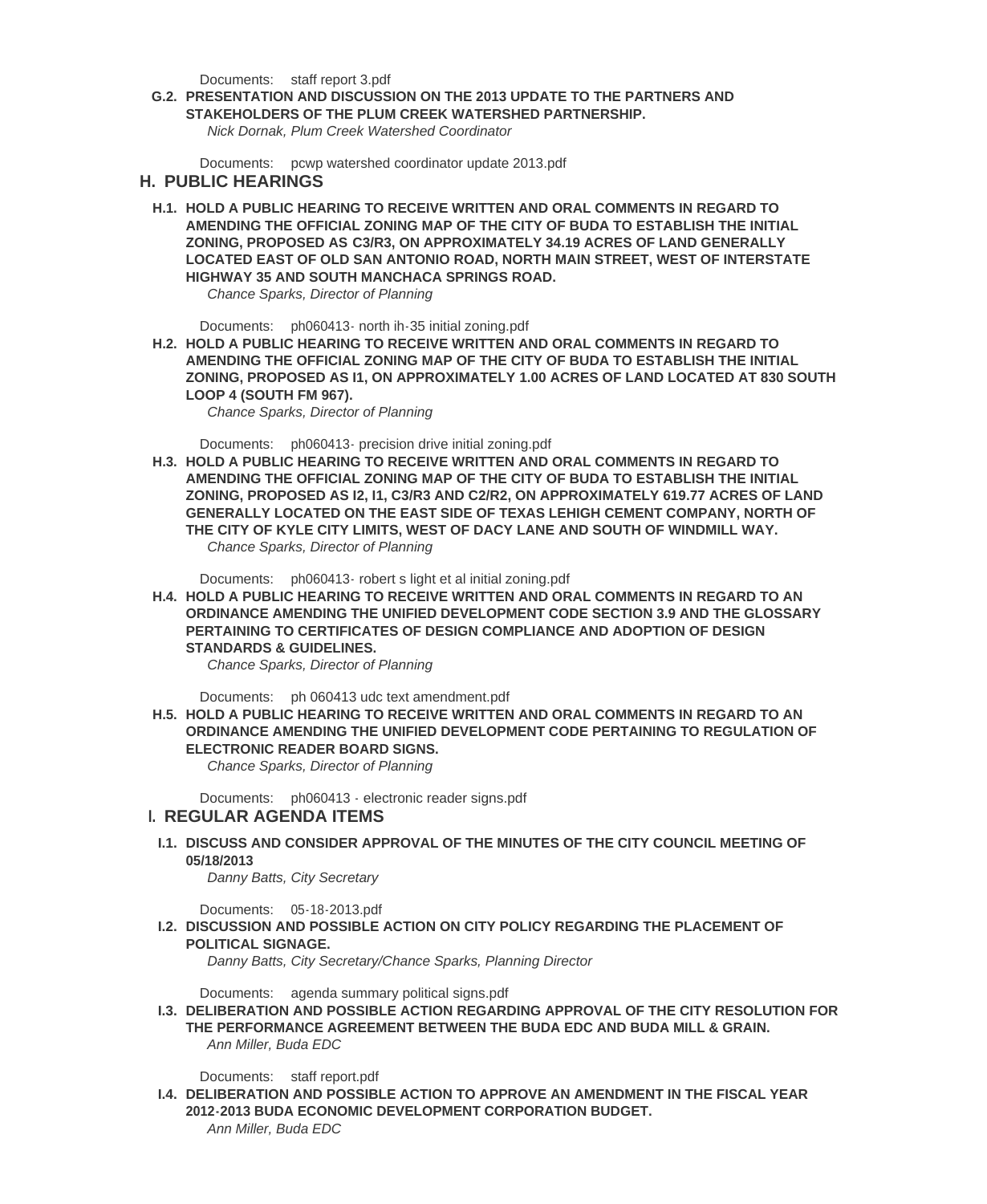- staff report 2.pdf Documents:
- **DISCUSS AND CONSIDER APPROVAL OF A RESOLUTION DIRECTING PUBLICATION OF THE I.5. NOTICE OF INTENT TO ISSUE CERTIFICATES OF OBLIGATION FOR A PROJECT WITH THE TEXAS WATER DEVELOPMENT BOARD FOR THE PLANNING AND DESIGN FOR THE EXTENSION OF WASTEWATER [SERVICE TO TH](http://ci.buda.tx.us/AgendaCenter/ViewFile/Item/349?fileID=805)E HILLSIDE TERRACE SUBDIVISION AND AUTHORIZE THE LETTER OF ENGAGEMENT FOR MCCALL PARKHURST & HORTON LLP.**

*Stanley R. Fees, P.E., CFM, City Engineer*

Documents: sr06042013 hillside terrace funding and backup.pdf

**DISCUSS AND CONSIDER APPROVAL OF AN ORDINANCE OF THE CITY OF BUDA, TEXAS, I.6. AMENDING CHAPTER 4 (ANIMALS), ARTICLE 4.01 (GENERAL PROVISIONS) OF THE CODE OF ORDINANCES OF THE CITY OF BUDA, TEXAS, BY ADDING REQUIREMENTS FOR THE CARE AND CONTROL OF A[NIMALS WITHIN THE CITY; PROVIDING A PENA](http://ci.buda.tx.us/AgendaCenter/ViewFile/Item/308?fileID=808)LTY CLAUSE, REPEALER CLAUSE, SAVINGS CLAUSE, SEVERABILITY CLAUSE, AND AN EFFECTIVE DATE.** *Bo Kidd - Chief of Police*

Documents: staff report 2.pdf

**DISCUSS AND CONSIDER APPROVAL OF AN ORDINANCE OF THE CITY OF BUDA, TEXAS, I.7. AMENDING CHAPTER 4 (ANIMALS), ARTICLE 4.04 (ANIMAL CARE AND CONTROL) OF THE CODE OF ORDINANCES OF THE CITY OF BUDA, TEXAS, BY ADDING REQUIREMENTS FOR THE CARE AND CONTROL [OF ANIMALS W](http://ci.buda.tx.us/AgendaCenter/ViewFile/Item/326?fileID=812)ITHIN THE CITY; PROVIDING A PENALTY CLAUSE, REPEALER CLAUSE, SAVINGS CLAUSE, SEVERABILITY CLAUSE, AND AN EFFECTIVE DATE.** *Bo Kidd, Chief of Police*

Documents: staff report 3.pdf

**DELIBERATION AND POSSIBLE ACTION IN REGARD TO AN ORDINANCE AMENDING THE UNIFIED I.8. DEVELOPMENT CODE PERTAINING TO REGULATION OF ELECTRONIC READER BOARD SIGNS AND PROHIBITED SIGNS.**

*Chance Spar[ks, Director of Pl](http://ci.buda.tx.us/AgendaCenter/ViewFile/Item/351?fileID=813)anning*

Documents: sr060413 - electronic reader signs.pdf

**DELIBERATION AND POSSIBLE ACTION IN REGARD TO AN ORDINANCE AMENDING THE UNIFIED I.9. DEVELOPMENT CODE SECTION 3.9 AND THE GLOSSARY PERTAINING TO CERTIFICATES OF DESIGN COMPLIANCE AND ADOPTION OF DESIGN STANDARDS & GUIDELINES.**  *Chance Spar[ks, Director of Planning](http://ci.buda.tx.us/AgendaCenter/ViewFile/Item/328?fileID=803)*

Documents: sr060413 - historic preservation.pdf

**DELIBERATION AND POSSIBLE ACTION IN REGARD TO AMENDING THE OFFICIAL ZONING MAP I.10. OF THE CITY OF BUDA TO ESTABLISH THE INITIAL ZONING, PROPOSED AS C3/R3, ON APPROXIMATELY 34.19 ACRES OF LAND GENERALLY LOCATED EAST OF OLD SAN ANTONIO ROAD, NORTH [MAIN STREET, WEST OF INTERST](http://ci.buda.tx.us/AgendaCenter/ViewFile/Item/330?fileID=792)ATE HIGHWAY 35 AND SOUTH MANCHACA SPRINGS ROAD.** 

*Chance Sparks, Director of Planning*

Documents: sr060413 north ih-35 initial zoning.pdf

**DELIBERATION AND POSSIBLE ACTION IN REGARD TO AMENDING THE OFFICIAL ZONING MAP I.11. OF THE CITY OF BUDA TO ESTABLISH THE INITIAL ZONING, PROPOSED AS I1, ON APPROXIMATELY 1.00 ACRES OF LAND LOCATED AT 830 SOUTH LOOP 4 (SOUTH FM 967).** *Chance Spar[ks, Director of Planning](http://ci.buda.tx.us/AgendaCenter/ViewFile/Item/334?fileID=797)*

Documents: sr060413 - prevision drive initial zoning.pdf

**DELIBERATION AND POSSIBLE ACTION IN REGARD TO AMENDING THE OFFICIAL ZONING MAP I.12. OF THE CITY OF BUDA TO ESTABLISH THE INITIAL ZONING, PROPOSED AS I2, I1, C3/R3 AND C2/R2, ON APPROXIMATELY 619.77 ACRES OF LAND GENERALLY LOCATED ON THE EAST SIDE OF TEXAS LEHI[GH CEMENT COMPANY, NORTH OF TH](http://ci.buda.tx.us/AgendaCenter/ViewFile/Item/336?fileID=798)E CITY OF KYLE CITY LIMITS, WEST OF DACY LANE AND SOUTH OF WINDMILL WAY.** 

*Chance Sparks, Director of Planning*

Documents: sr060413 - staff report robert s light et al initial zoning.pdf

#### **EXECUTIVE SESSION J.**

**PURSUANT TO GOVERNMENT CODE 551.071 AND 552.072, THE CITY COUNCIL WILL MEET IN J.1. CLOSED SESSION TO DELIBERATE THE ACQUISITION OF REAL PROPERTY FROM THE TALIAFERRO S. [HIGGINBOTHAM PROPERTY FOR THE GARLIC CREE](http://ci.buda.tx.us/AgendaCenter/ViewFile/Item/332?fileID=793)K FORCE MAIN PROJECT**